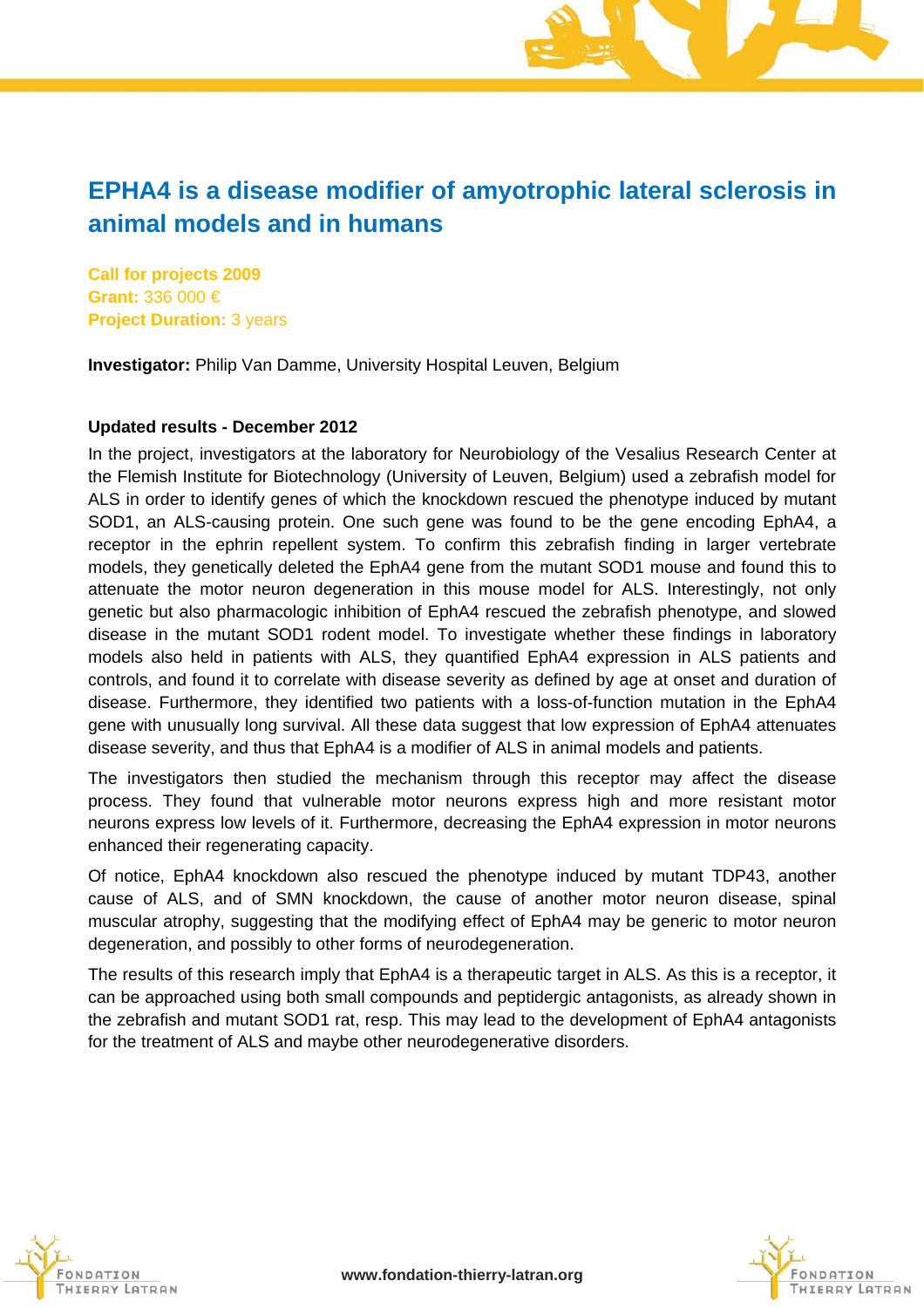



Zebrafish embryo: spinal cord and motor neurons axons.



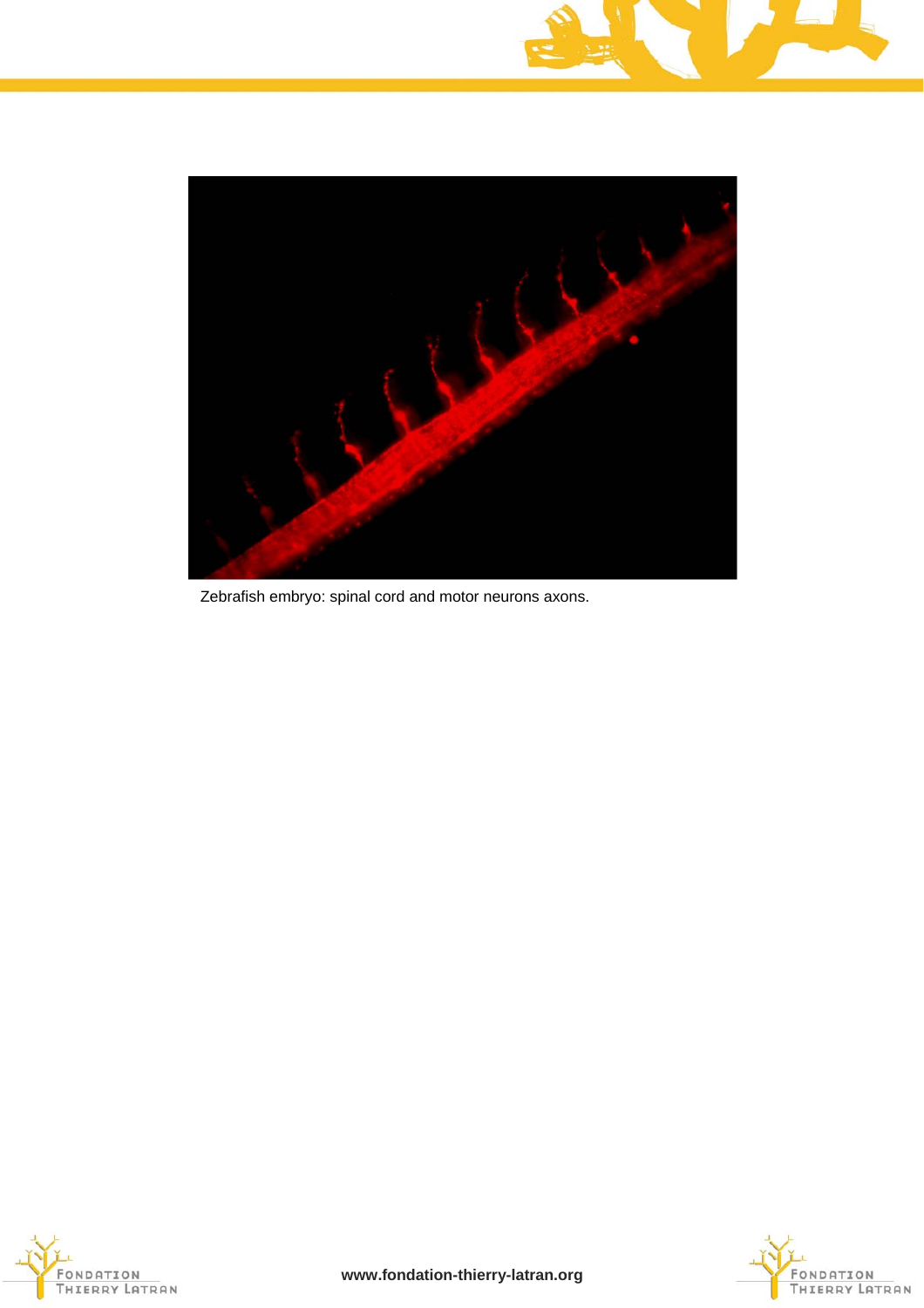

#### *Vos dons seront espoirs de Vie. Parce que la seule et vraie Valeur est la Vie.* **TRANSLATIONAL RESEARCH INTO THE ROLE OF**  *Pour guérir un jour de la Sclérose Latérale Amyotrophique,* **THE EPHRIN SYSTEM IN THE PATHOGENESIS OF AMYOTROPHIC LATERAL SCLEROSIS**

## **P. Van Damme, Belgique grant € 336 500**

identify the cellular mechanisms through which these factors act, as they are possible targets for La Sclérose Latérale Amyotrophique se manifeste par une dégénérescence de l'ensemble de la onotype induced Disease modifying genes are thought to modify the phenotype induced by mutant proteins that cause familial ALS, and to represent risk or protective factors for sporadic ALS. It is important to therapeutic intervention.

In order to identify genes that protect against mutant SOD1-induced neurodegeneration, we established a zebrafish model that allows a morpholino-based genetic screen. In this model, we found that the motor axonopathy induced by the SOD1A4V mutant is completely and dose-depenthat the motor asonopathy medeced by the SOD1114V metant is completely and dose-depen-<br>dently reversed by knocking down an ephrin receptor. Ephrin receptors and their ligands, the ephrins, form a ubiquitously expressed intercellular communication system with bidirectional ejernaling activity. The negatible involvement of this expterm in AIS has not heap studied signaling activity. The possible involvement of this system in ALS has not been studied.

The present project aims to study the role of ephrins in the pathogenesis of ALS, and to explore the possible therapeutic implications of interfering with it. *Parce que la seule et vraie Valeur est la Vie.*

We will investigate the localization of the ephrin receptor and its ligands in the spinal cord of the non-transgenic, wildtype SOD1 and SOD1G93A mouse, and will study its role in the mo-<br>the urgence also urgence a false SOD1G93A mouse also delating it fue makes SOD1G93A more tor neuron degeneration of the SOD1G93A mouse by deleting it from the SOD1G93A mouse. Furthermore, we will investigate whether its knockdown also resues the axonopathy induced by mutant TDP-43, which has recently been identified as a cause of familial ALS. In addition, we will explore the effect of antagonists in SOD1G93A models and will study the possible association between single nucleotide polymorphisms in the relevant human ephrin receptor gene and the occurrence of ALS

#### **TEAM** 3, rue de Messine 75008 Paris **CONTACTE**

Philip Van Damme, Vincent Thijs and Wim Robberecht are neurologists, working in the Neurology Department of the University Hospital Leuven (www.neurology-kuleuven.be), with main interest in neuromuscular disorders and genetics, and performing research into the pathogenesis of neurodegeneration in the Vesalius Research Center, VIB, Leuven (www.vrc-lab.be) and the Department of Experimental Neurology, K.U. Leuven. Diether Lambrechts is running the genela **première** Fondation Européenne de la recherche de la recherche de la recherche sur la recherche sur la recher